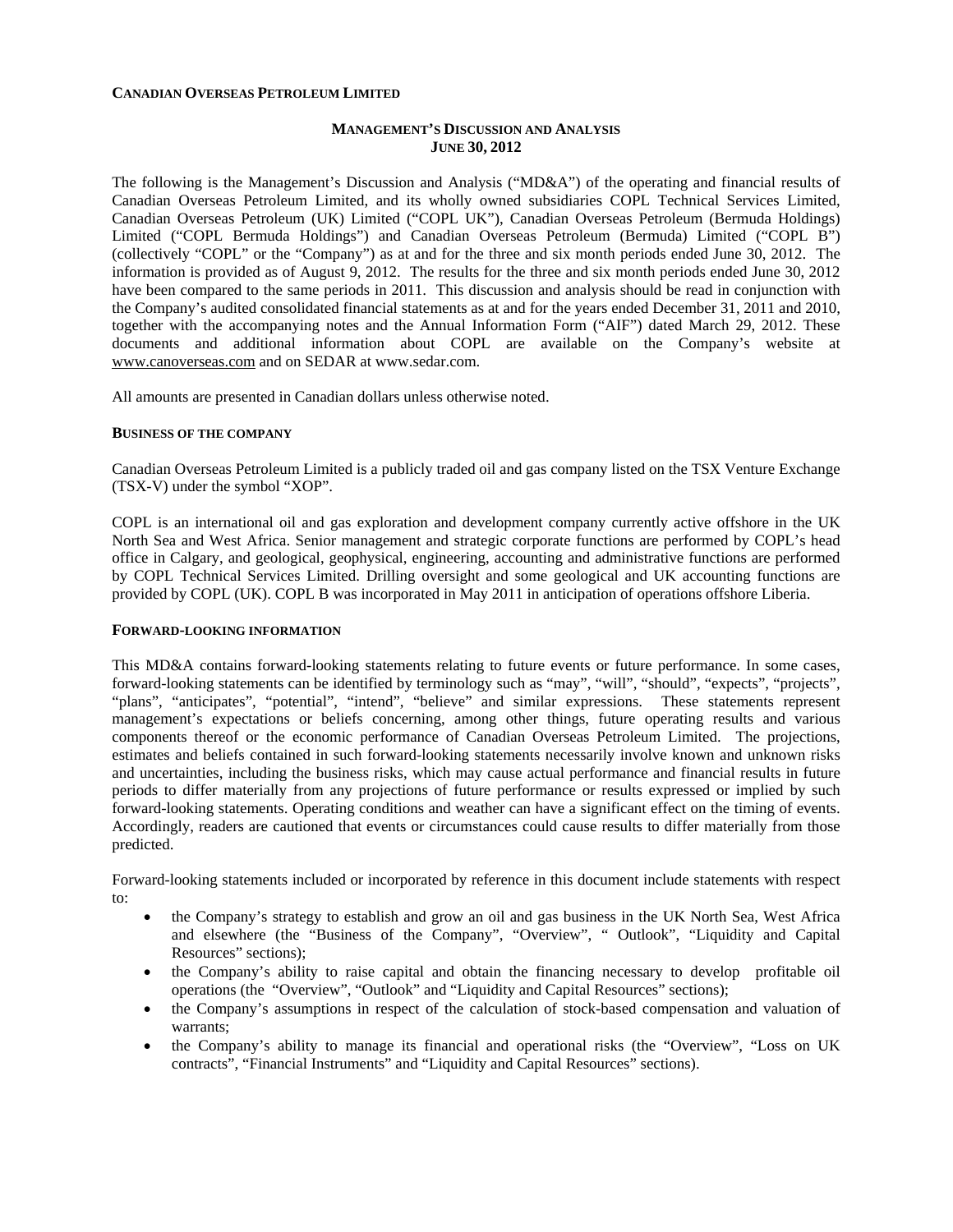#### **FORWARD-LOOKING INFORMATION (CONTINUED)**

The Company's MD&A and AIF for the year ended December 31, 2011 describe major risks, material assumptions and other factors related to forward-looking statements that could influence actual results and are incorporated herein by reference. These risks, assumptions and other factors have been provided for readers to gain a more complete perspective on COPL's future operations. However, readers should be cautioned that the list of factors is not exhaustive and that this information may not be appropriate for other purposes. Forward-looking statements included or incorporated by reference in this MD&A are valid only as at the date of this MD&A, and the Company does not intend to update or revise these forward-looking statements except as required by applicable securities laws. The forward-looking statements contained in this MD&A are expressly qualified by this cautionary statement.

#### **OVERVIEW \***

#### *Terminated Projects with BG - UK*

There is still approximately GBP 10.1 million in the escrow account with BG International Limited ("BG") as at June 30, 2012 and the date of filing this MD&A. The amount is in dispute as both the Company and BG are claiming rights to this amount and as such, the funds will not be released by the escrow agent to either party without both parties' consent or a court order.

On April 4, 2012, BG filed a claim with the High Court of Justice against the escrow agent and COPL UK in which BG is seeking an order directing the escrow agent to release the escrow funds to BG. The Company opposed the claim and the escrow agent defended the claim on the basis that it was not obliged to act on the BG claim of the escrow funds.

The Company believes that given all payments and obligations for drilling and testing the Esperanza well have been made by COPL, it retains all its rights in Block 22/15. On April 18, 2012, the Company notified BG that COPL UK was executing its rights under the SPA to complete the purchase of the Block 22/15 interest. BG replied by asserting that, as a result of the termination of the SPA, that COPL UK has no rights regarding either Block 22/15 or Block 23/21. The Company is currently assessing its legal status regarding the acquisition of the 50% interest in Block 22/15.

#### *Terminated farm-in with SSE*

Due to the termination of the projects with BG, the exploration wells in Block 23/21 Rest of Block Shallow ("RoB") will not be drilled. Accordingly, a respective termination agreement of the earn-in agreement has been signed with SSE E&P UK Limited ("SSE') on June 19, 2012. GBP 5.0 million (approximately \$8.0 million) of funds in escrow with SSE was returned to the Company and the remaining GBP 0.2 million (approximately \$0.3 million) is expected to be returned at the end of the year, net of any further termination costs (currently estimated at GBP 40 thousand).

### *Liberia prospect*

In April 2012, the National Oil Company of Liberia ("NOCAL') advised that it accepts that the proposed joint venture between ExxonMobil Exploration and Production Liberia Limited ("ExxonMobil") and COPL satisfies in principle the technical and financial competence requirements of the transfer provisions for the Production Sharing Contract ("PSC") governing Block LB-13 subject to agreeing on proposed amendments to the PSC, and the requirement that ExxonMobil acquires its interest immediately following Peppercoast Petroleum plc ("Peppercoast") assignment to COPL B.

Negotiations in respect of amendments to the PSC are currently in progress and, subject to the approval of the Government of Liberia, the proposed transactions are expected to close in second half of 2012.

*\* This section contains forward-looking information. Please see the "Forward-looking Information" section (at the beginning of this document) for a discussion of risks and uncertainties relating to such information.*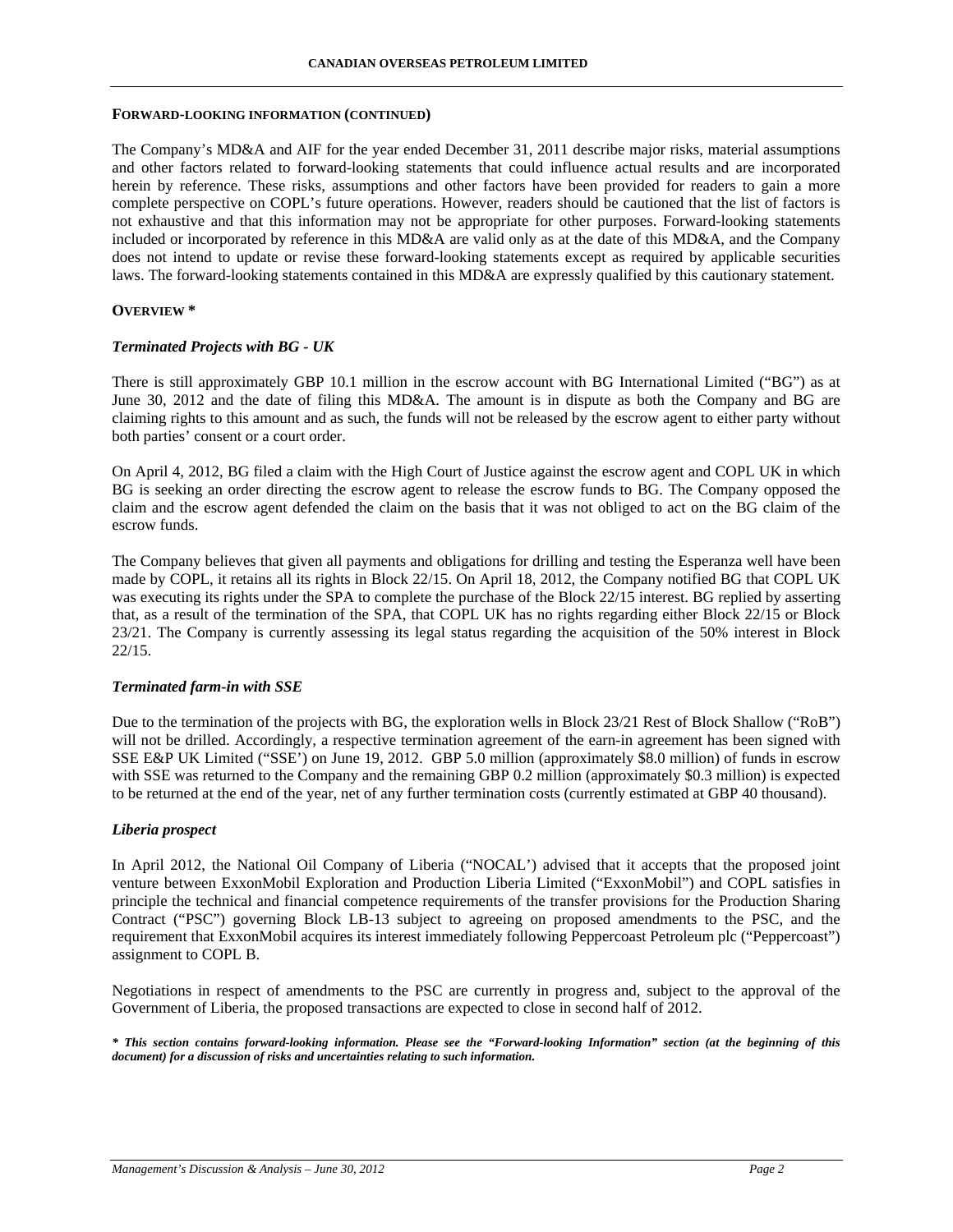#### **FINANCIAL SUMMARY**

In the first half of 2012 the Company continued its activities in the UK North Sea and negotiations in respect of proposed transactions for offshore block LB-13 in Liberia. The total additions to its UK exploration and evaluation assets amounted to \$49,000 and \$122,000 for the three and six month periods ended June 30, 2012, respectively, and related to the Fulla project. The costs related to drilling and testing the Esperanza well plus certain costs in respect of Block 23/21 RoB totalling \$32.6 million were recorded against the provision for loss on UK contracts which was set up at the end of 2011 as the respective agreements with BG and SSE were terminated. Costs related to the Bluebell prospect of approximately \$0.2 million and \$8.4 million for the three and six month periods ended June 30, 2012, respectively, were recorded as exploration expenses as the Bluebell well drilled in March 2012 was not successful.

General and administrative costs amounted to \$2.1 million and \$3.7 million for the three and six month periods ended June 30, 2012 (net of \$0.2 million and \$0.6 million of costs allocated to exploration projects, respectively) compared to \$2.2 million and \$4.4 million for the three and six month periods ended June 30, 2011 (with \$0.6 million of costs allocated to exploration projects for both the three and six month periods ended June 30, 2011). There was no stock-based compensation expense during the first half of 2012 compared to \$4.8 million recognized for stock options granted in the first quarter of 2011. Pre-license costs of \$0.9 million and \$1.3 million for the three and six month periods ended June 30, 2012 related to the Liberia project compared to \$0.7 million for the same periods in 2011. The Company recognized interest income of \$13,000 and \$32,000 for the three and six month periods ended June 30, 2012, compared to \$0.1 million and \$0.5 million for the three and six month periods ended June 30, 2011, respectively. Foreign exchange gains of \$77,000 and \$38,000 were recorded for the three and six month periods ended June 30, 2012, compared to \$0.6 million and \$0.2 million for the same periods in 2011. As a result, the Company's loss amounted to \$3.1 million and \$13.3 million for the three and six months ended June 30, 2012, compared losses of of \$2.2 million and \$9.1 million for the same periods in 2011.

As at June 30, 2012, the Company's cash and cash equivalents amounted to \$26.9 million (December 31, 2011 - \$71.9 million) and included \$17.8 million (December 31, 2011 - \$67.7 million) of cash held in escrow accounts with farm-in partners, restricted for use on specific exploration projects in accordance with escrow agreements. As at June 30, 2012, \$16.2 million of these escrow funds were in dispute with BG (as discussed in the "Overview" section).

Cash used in operating activities amounted to \$45.9 million for the six month period ended June 30, 2012, compared to \$5.1 million for the same period in 2011, mainly as a result of payments for the provision for the loss on UK contracts (discussed further in the "Loss on UK Contracts" section) and exploration expenses related to the Bluebell well.

### **OUTLOOK \***

The Company's current strategy is to establish and grow its oil and gas business by farming into and/or acquiring interests in unappraised and/or undeveloped assets.

The Company's short-term operations will focus on:

- completing the transactions in respect of Block LB-13 offshore Liberia;
- working toward resolving the dispute with BG (over funds in escrow and interest in the Esperanza discovery);
- continuing to explore options for additional property deals in the UK North Sea, including participating in  $27<sup>th</sup>$  Licensing Round; and
- evaluating opportunities in West Africa and elsewhere.

Currently, the Company does not have material cash inflows and/or adequate financing to develop profitable operations. The Company is pursuing exploration projects that, if successful, will require substantial additional financing before they are able to generate positive cash flows. Accordingly, the Company's continued successful operation is dependent on its ability to obtain additional financing. No assurance can be provided that the Company will raise the required levels of financing.

*\* This section contains forward-looking information. Please see the "Forward-looking Information" section (at the beginning of this document) for a discussion of risks and uncertainties relating to such information.*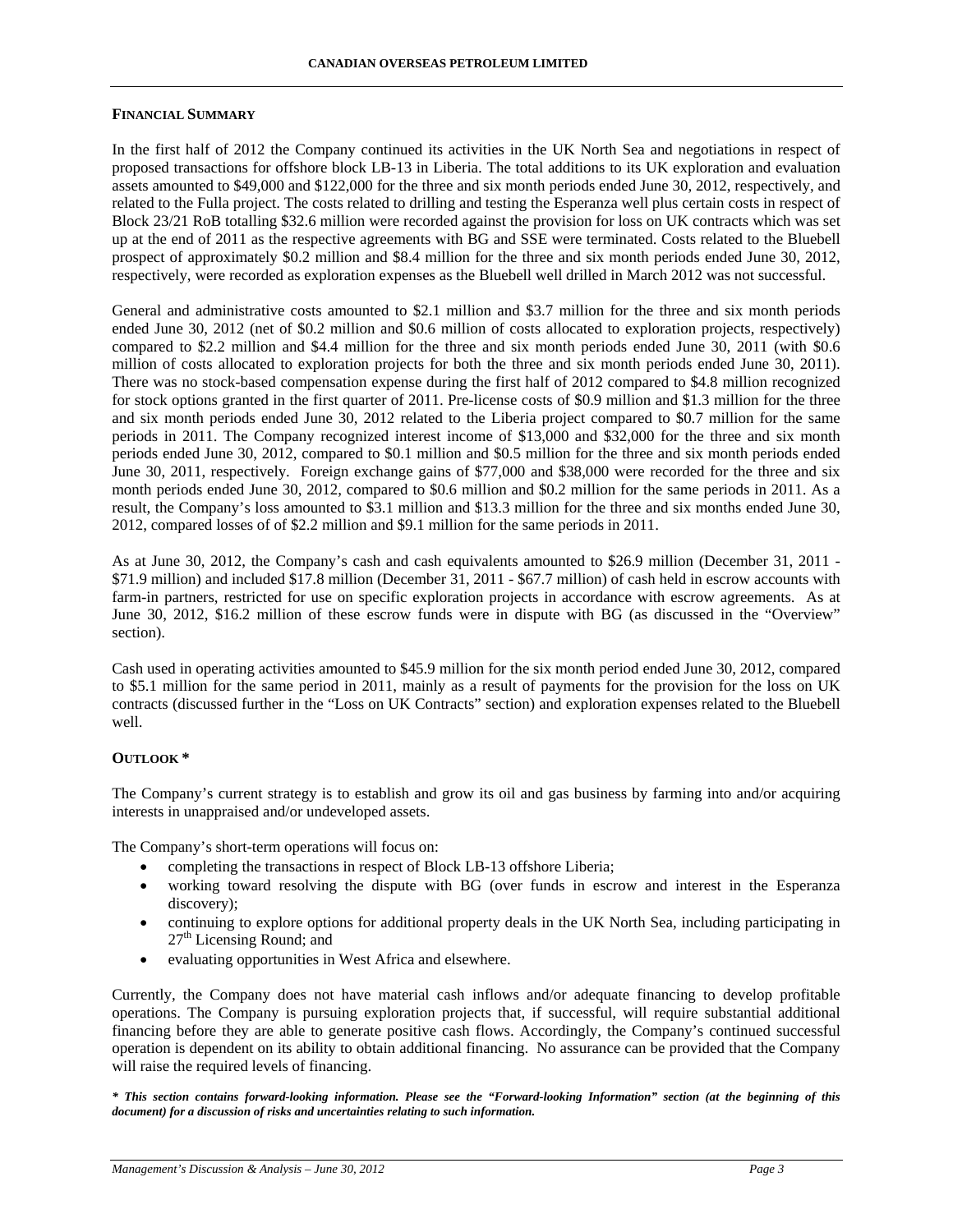# **FINANCIAL AND OPERATING HIGHLIGHTS**

# **INCOME AND CASH FLOWS FROM OPERATING ACTIVITIES**

The following table summarizes the Company's financial results for the three and six month periods ended June 30, 2012 and 2011:

| $(\$ 000's)$ except per share     | Three months<br>ended<br>June 30, 2012 | Three months<br>ended<br>June 30, 2011 | Six months<br>ended<br>June 30, 2012 | Six months<br>ended<br>June 30, 2011 |
|-----------------------------------|----------------------------------------|----------------------------------------|--------------------------------------|--------------------------------------|
| Services to third parties         | \$<br>63                               | \$                                     | \$<br><b>110</b>                     | \$                                   |
| Administrative expenses           | (2,144)                                | (2,216)                                | (3,682)                              | (4,350)                              |
| Stock-based compensation          |                                        |                                        |                                      | (4,718)                              |
| <b>Exploration</b> expenses       | (221)                                  |                                        | (8, 444)                             |                                      |
| Pre-license costs                 | (889)                                  | (716)                                  | (1,346)                              | (716)                                |
| Net Interest income               | 7                                      | 118                                    | 22                                   | 498                                  |
| Foreign exchange gain             | 77                                     | 594                                    | 38                                   | 170                                  |
| Loss                              | (3,131)                                | (2,224)                                | (13,339)                             | (9,123)                              |
| Per share loss                    | \$<br>(0.01)                           | (0.01)<br>\$                           | \$<br>(0.05)                         | (0.04)<br>S.                         |
| Cash used in operating activities | \$<br>(11,460)                         | \$(3,300)                              | \$<br>(45, 855)                      | \$ (5,052)                           |
| Outstanding common shares at      |                                        |                                        |                                      |                                      |
| June $30$                         | 284,016,939                            | 284,016,939                            | 284,016,939                          | 284,016,939                          |
| Weighted average - basic          | 284,016,939                            | 284,016,939                            | 284,016,939                          | 230,585,183                          |

Exploration expenses in the amount of \$0.2 million and \$8.4 million for the three and six month periods ended June 30, 2012 relate to the Bluebell project in the UK.

Pre-licence costs of \$0.9 million and \$1.3 million for the three and six month periods ended June 30, 2012 (\$0.7) million for the same periods in 2011), relate to the Liberia project for which anticipated transactions have not been completed yet.

Administrative expenses amounted to \$2.1 million and \$3.7 million for the three and six month periods ended June 30, 2012 compared to \$2.2 million and \$4.4 million for the same periods in 2011. Administrative expenses are presented net of costs allocated to exploration projects of \$0.2 million and \$0.6 million for the three and six month periods ended June 30, 2012, compared to \$0.6 million in allocations for both the three and six month periods ended June 30, 2011.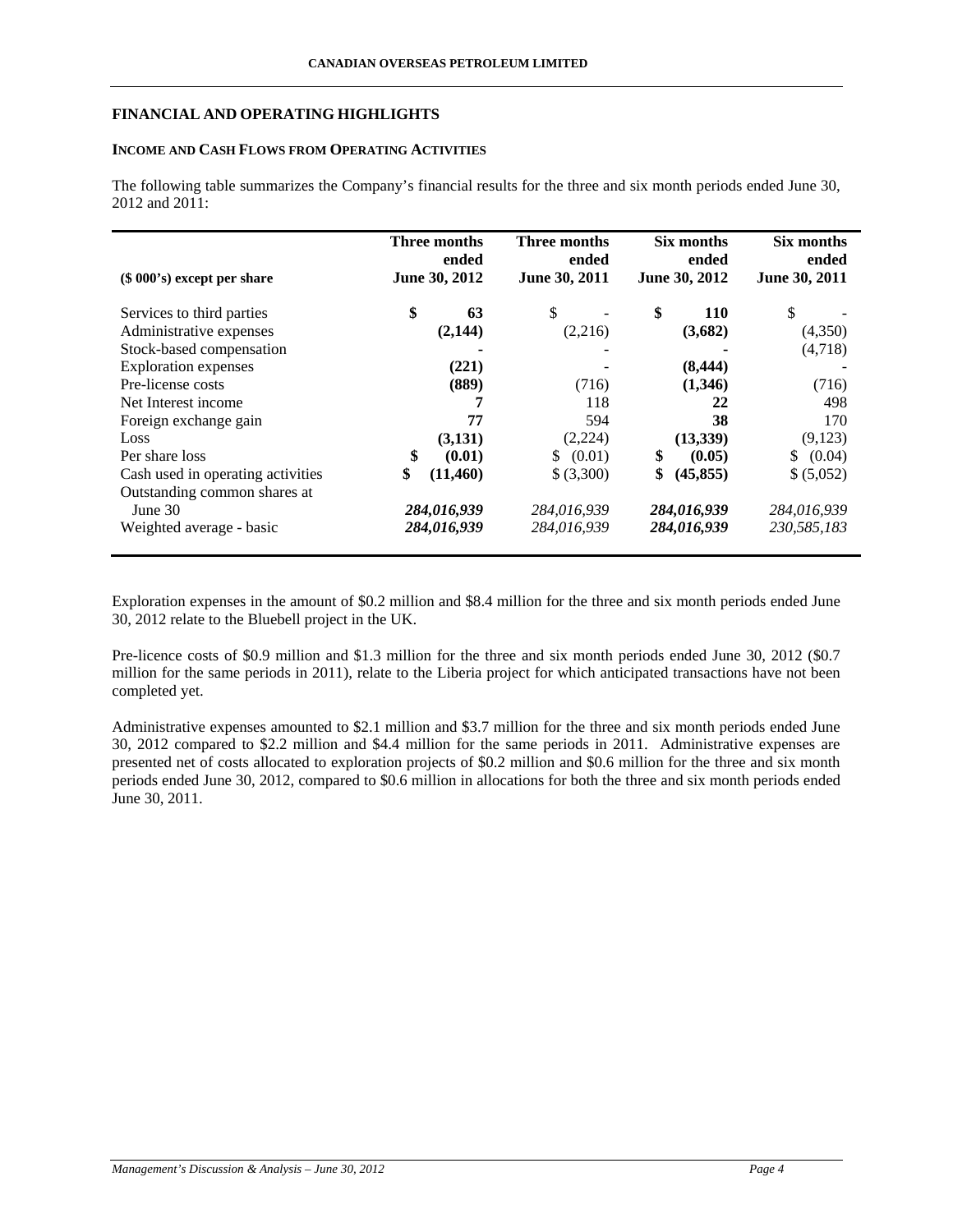## **COMPARATIVE FINANCIAL POSITION ITEMS**

The following table summarizes the Company's financial position as at June 30, 2012, March 31, 2012 and December 31, 2011:

| $(\$ 000's)$ except per share      | <b>June 30,</b><br>2012 | March 31,<br>2012 | December 31,<br>2011 |
|------------------------------------|-------------------------|-------------------|----------------------|
| Cash and cash equivalents          | 26,935<br>S             | 37,516<br>S.      | 71,924               |
| Current assets                     | 27,245                  | 37,824            | 72,533               |
| Exploration and evaluation assets  | 20,716                  | 20,667            | 20,594               |
| Deposit for seismic data           | 15,287                  | 14,987            | 15,255               |
| Provision for loss on UK contracts | 64                      | 183               | 32,641               |
| Current liabilities                | 2,948                   | 10,317            | 35,048               |
| Share capital                      | 100,768                 | 100,768           | 100,768              |
| Shareholders' equity               | 60,553<br>\$            | 63,425            | 73,604               |

The decrease in cash of \$45.0 million during the six months ended June 30, 2012 relates mainly to the decrease in the provision for the loss on UK contracts of approximately \$32.6 million (discussed further in the "Loss on UK Contracts" section), approximately \$6.8 million in exploration expenses related to the Bluebell well and the remaining on pre-license and other operating and administrative costs.

As at June 30, 2012, \$17.8 million (December 31, 2011 - \$67.7 million) was held in banks in escrow accounts restricted by escrow agreements signed with UK partners for use on specific exploration projects, including \$16.2 million of escrow funds which are currently in dispute (discussed further in the "Overview" section).

# **ADDITIONAL DISCLOSURE FOR VENTURE ISSUERS WITHOUT SIGNIFICANT REVENUE**

The Company is a TSX Venture issuer that has not had significant revenue from operations in either of its last two financial years. In accordance with National Instrument 51-102, additional disclosure on material costs is presented below.

|                                   | Three months<br>ended |         | <b>Three months</b><br>ended |       | Six months<br>ended |         | Six months<br>ended |       |
|-----------------------------------|-----------------------|---------|------------------------------|-------|---------------------|---------|---------------------|-------|
| (\$000's)                         | June 30, 2012         |         | June 30, 2011                |       | June 30, 2012       |         | June 30, 2011       |       |
| Administrative:                   |                       |         |                              |       |                     |         |                     |       |
| Payroll, external directors' fees |                       |         |                              |       |                     |         |                     |       |
| and related costs                 | \$                    | 878     | \$                           | 747   |                     | \$1,698 | \$                  | 1,440 |
| Consulting services               |                       | 237     |                              | 406   |                     | 459     |                     | 643   |
| Professional services             |                       | 749     |                              | 831   |                     | 1,218   |                     | 1,368 |
| Travel expenses                   |                       | 128     |                              | 522   |                     | 262     |                     | 709   |
| Office expenses                   |                       | 252     |                              | 228   |                     | 509     |                     | 477   |
| Stock exchange and transfer       |                       |         |                              |       |                     |         |                     |       |
| agent fees                        |                       | 3       |                              | 43    |                     | 50      |                     | 98    |
| Other general and administrative  |                       | 53      |                              |       |                     | 102     |                     | 176   |
| Costs allocated to exploration    |                       |         |                              |       |                     |         |                     |       |
| projects                          |                       | (156)   |                              | (561) |                     | (616)   |                     | (561) |
| Total administrative              |                       | \$2,144 | \$2,216                      |       |                     | \$3,682 | \$                  | 4,350 |
| Capitalized exploration and       |                       |         |                              |       |                     |         |                     |       |
| evaluation costs – UK North Sea   | \$                    | 49      | \$ 6,612                     |       | \$                  | 122     | S.                  | 7,304 |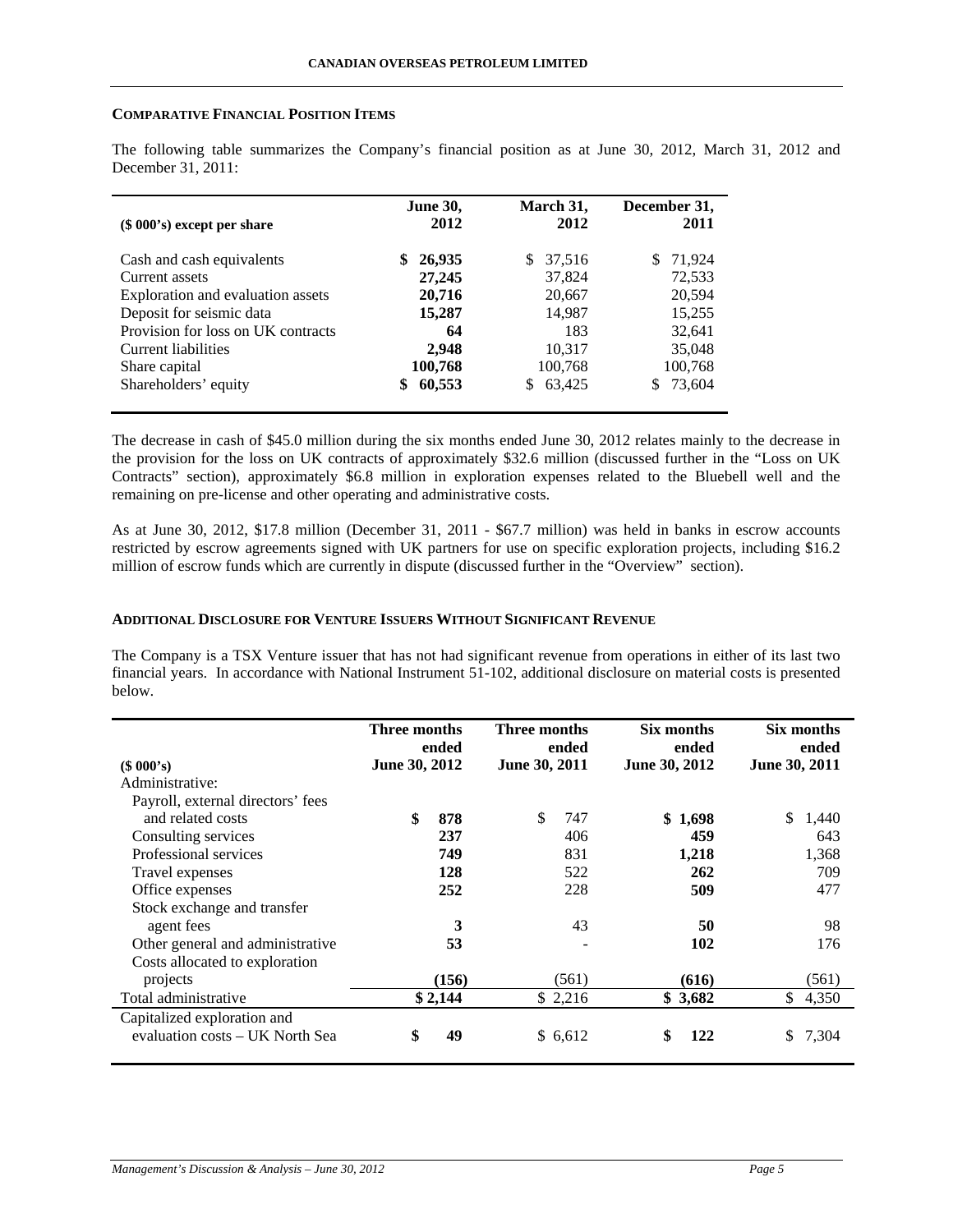# **LOSS ON UK CONTRACTS \***

The movement in the provision for loss on UK contracts during the period ended June 30, 2012 can be summarized as follows:

| (\$000's)                                         | Six months ended June 30, 2012 |  |  |
|---------------------------------------------------|--------------------------------|--|--|
| <b>Balance, beginning of period</b>               | 32,641                         |  |  |
| Addition to the termination provision             |                                |  |  |
| Consideration and costs settled during period:    |                                |  |  |
| Payments to BG                                    | (32,106)                       |  |  |
| Payments to SSE                                   | (21)                           |  |  |
| The Company's costs in respect of Esperanza       | (461)                          |  |  |
| and Block 23/21 RoB                               |                                |  |  |
| Provision for loss on UK contracts, end of period |                                |  |  |

As at the date of release of these MD&A, approximately GBP 10.1 million remain in the escrow account with BG. The amount is in dispute as both the Company and BG are claiming rights to this amount and as such, it will not be released by the escrow agent to either party without both parties' consent or a court order.

On April 4, 2012, BG filed a claim with the High Court of Justice against the escrow agent and COPL UK, in which BG is seeking an order directing the escrow agent to release the escrow funds to BG. The Company opposed the claim and the escrow agent defended the claim on the basis that it was not obliged to act on the BG claim of the escrow funds.

*\* This section contains forward-looking information. Please see the "Forward-looking Information" section (at the beginning of this document) for a discussion of risks and uncertainties relating to such information.* 

### **FINANCIAL INSTRUMENTS\***

The Company's financial instruments consist of cash, short-term deposits, cash held in escrow, credit card and other deposits, loans, accounts receivable, as well as accounts payable and accrued liabilities. It is management's opinion that the Company is not currently exposed to significant interest and/or credit risks arising from these financial instruments and that the fair value of these financial instruments approximates their carrying value.

As the Company's current exploration activities are carried out in the UK, significant amounts are transacted in or referenced to currencies other than the Canadian dollar, including the British Pound and U.S. dollar. As a result, fluctuations in the exchange rates between the Canadian dollar, British Pound and U.S. dollar can have a significant effect on the Company's financial position and its reported results. To mitigate a portion of its exposure and to the extent it is feasible, the Company keeps its funds in currencies applicable to its known short-tem commitments. No assurance can be given that such management of risk exposure will offset and/or eliminate the foreign exchange fluctuations.

*\* This section contains forward-looking information. Please see the "Forward-looking Information" section (at the beginning of this document) for a discussion of risks and uncertainties relating to such information.*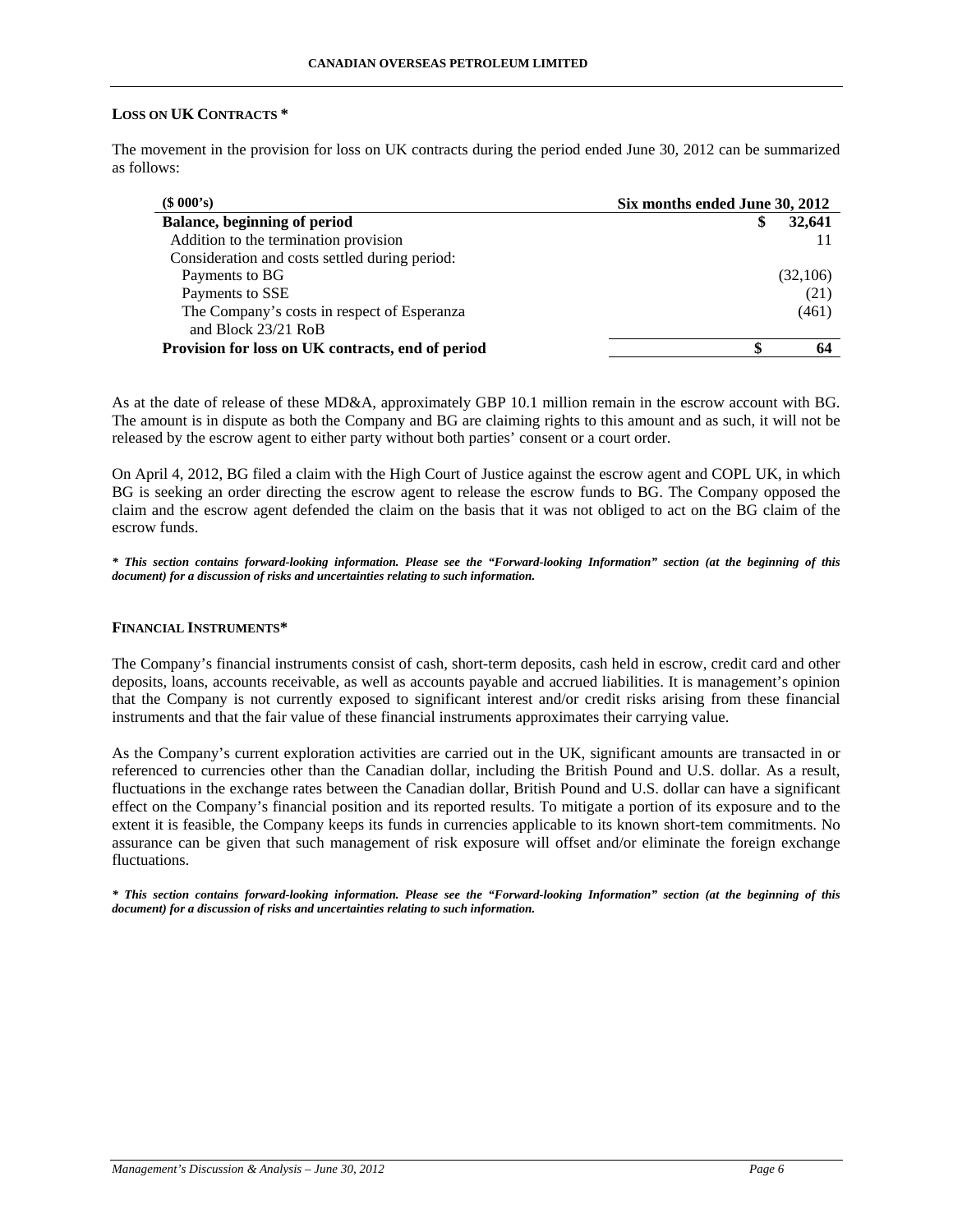#### **LIQUIDITY AND CAPITAL RESOURCES \***

As of June 30, 2012, the Company had working capital of approximately \$24.3 million, shareholders' equity of \$60.6 million and cash of \$26.9 million, including \$17.8 million of cash in escrow and restricted for particular UK projects (including \$16.2 million of escrow funds in dispute).

Currently, the Company does not have material cash inflows and/or adequate financing to develop profitable operations. The Company is pursuing exploration projects that, if successful, will require substantial additional financing before they are able to generate positive cash flows. Accordingly, the Company's continued successful operations are dependent on its ability to obtain additional financing. No assurance can be provided that the Company will raise the required levels of financing.

*\* This section contains forward-looking information. Please see the "Forward-looking Information" section (at the beginning of this document) for a discussion of risks and uncertainties relating to such information.* 

# **SELECTED QUARTERLY INFORMATION**

Eight Most Recent Quarters:

| (\$000's)                           | June 30, 2012 | <b>March 31, 2012</b> | <b>December 31, 2011</b> | September 30, 2011 |
|-------------------------------------|---------------|-----------------------|--------------------------|--------------------|
| Revenue                             | $\sim$        | 66                    | 159                      | رے 1               |
| Loss                                | 3.131         | (10.208)              | (42,097)                 | (2,208)            |
| Loss per share - basic $\&$ diluted | (0.01)        | (0.04)                | (0.15)                   | (0.01)             |

| $$000's$ )                          | <b>June 30, 2011</b> | <b>March 31, 2011</b> | <b>December 31, 2010</b> | <b>September 30, 2010</b> |
|-------------------------------------|----------------------|-----------------------|--------------------------|---------------------------|
| Revenue                             |                      | 380                   |                          |                           |
| Loss                                | (2.224)              | (6.899)               | (4.492)                  | 1.148)                    |
| Loss per share - basic $\&$ diluted | (0.01)               | (0.04)                | (0.07)                   | (0.05)                    |

### **ACCOUNTING PRONOUNCEMENTS**

### **FUTURE ACCOUNTING CHANGES**

Changes to future accounting policies, standards and interpretations, as described in Note 3 of the audited consolidated financial statements as at and for the years ended December 31, 2011 and 2010, have not materially changed since December 31, 2011.

# **CRITICAL ACCOUNTING ESTIMATES**

Management is required to make judgements, assumptions and estimates in applying the Company's accounting policies and practices, which may have a significant impact on the financial results reported by the Company. The amounts recorded in respect of stock options and share purchase warrants granted are based on the Company's estimation of their fair value, calculated using assumptions regarding the life of the option and warrant, interest rates and volatility. By their nature, these estimates and assumptions are subject to uncertainty, and the actual fair value of option and warrant may differ at any time.